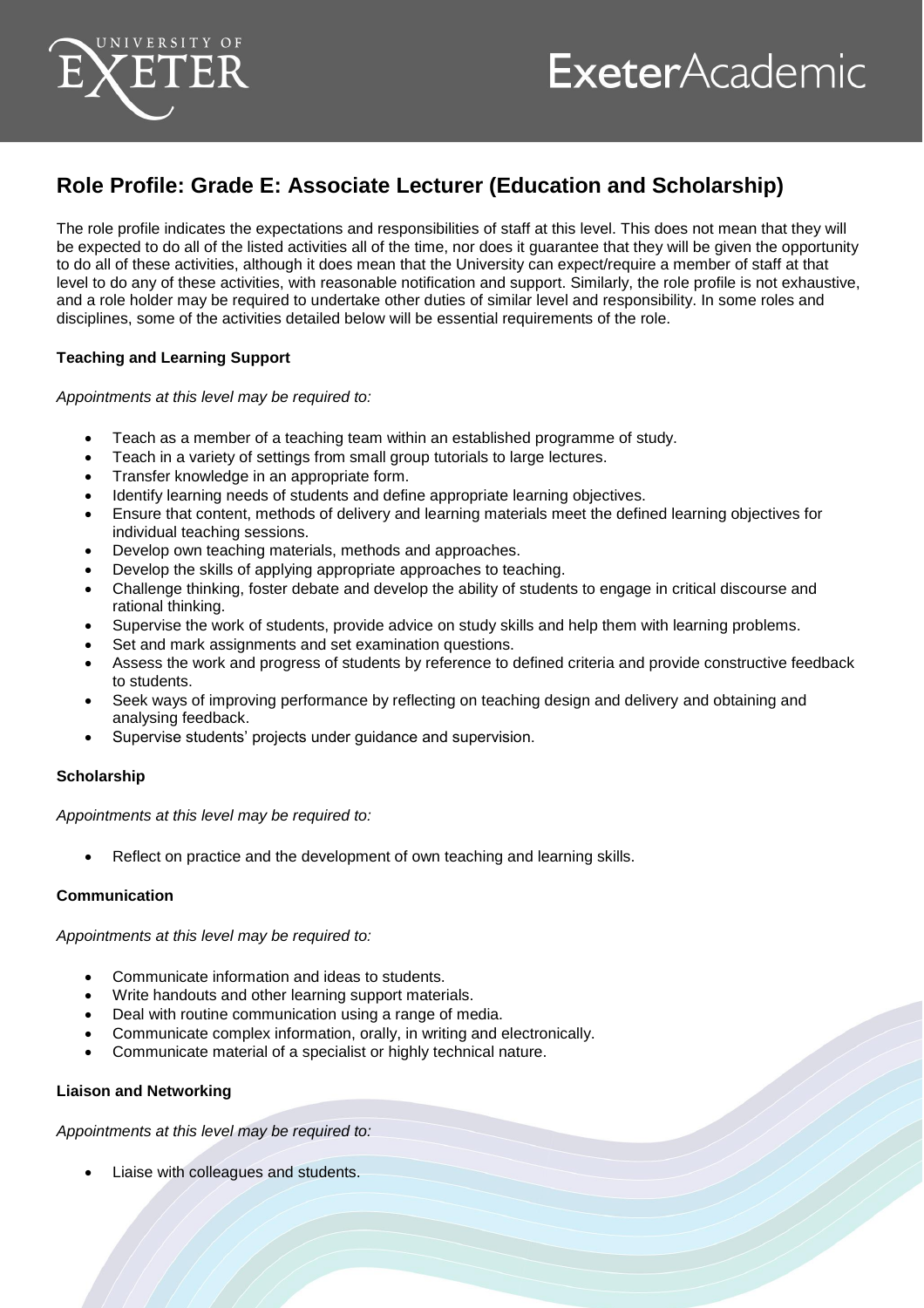

# **ExeterAcademic**

- Join appropriate internal networks.
- Build internal contacts and participate in internal networks for the exchange of information and to form relationships for future collaboration.
- Join external networks to share information and ideas.

## **Managing people**

*Appointments at this level may be required to:*

- Agree responsibilities.
- Manage own teaching, scholarly and administrative activities.
- Supervise students' fieldwork and placements.

#### **Teamwork**

*Appointments at this level may be required to:*

- Actively participate as a member of a teaching team.
- Attend and contribute to relevant meetings.
- Collaborate with academic colleagues on programme development and curriculum changes.
- Attend and contribute to subject group meetings.
- Collaborate with colleagues to identify and respond to students' needs.

#### **Pastoral care**

*Appointments at this level may be required to:*

- Show consideration to others.
- Use listening, interpersonal and pastoral care skills to deal with sensitive issues concerning students and provide support.
- Appreciate the needs of individual students and their circumstances.
- Act as personal tutor, giving first line support and mentoring to students.
- Refer students as appropriate to services providing further help.

### **Initiative, problem solving and decision-making**

*Appointments at this level may be required to:*

- Deal with problems which may affect the delivery of own teaching.
- Contribute to decisions affecting the work of the team.
- Develop initiative, creativity and judgement in applying appropriate approaches to teaching and learning support and scholarly activities.
- Respond to pedagogical and practical challenges.
- Share responsibility in deciding how to deliver modules and assess students.
- Contribute to collaborative decision making with colleagues on academic content, and on the assessment of students' work.

### **Planning and managing resources**

*Appointments at this level may be required to:*

Plan own day-to-day activity within the framework of the agreed programme.